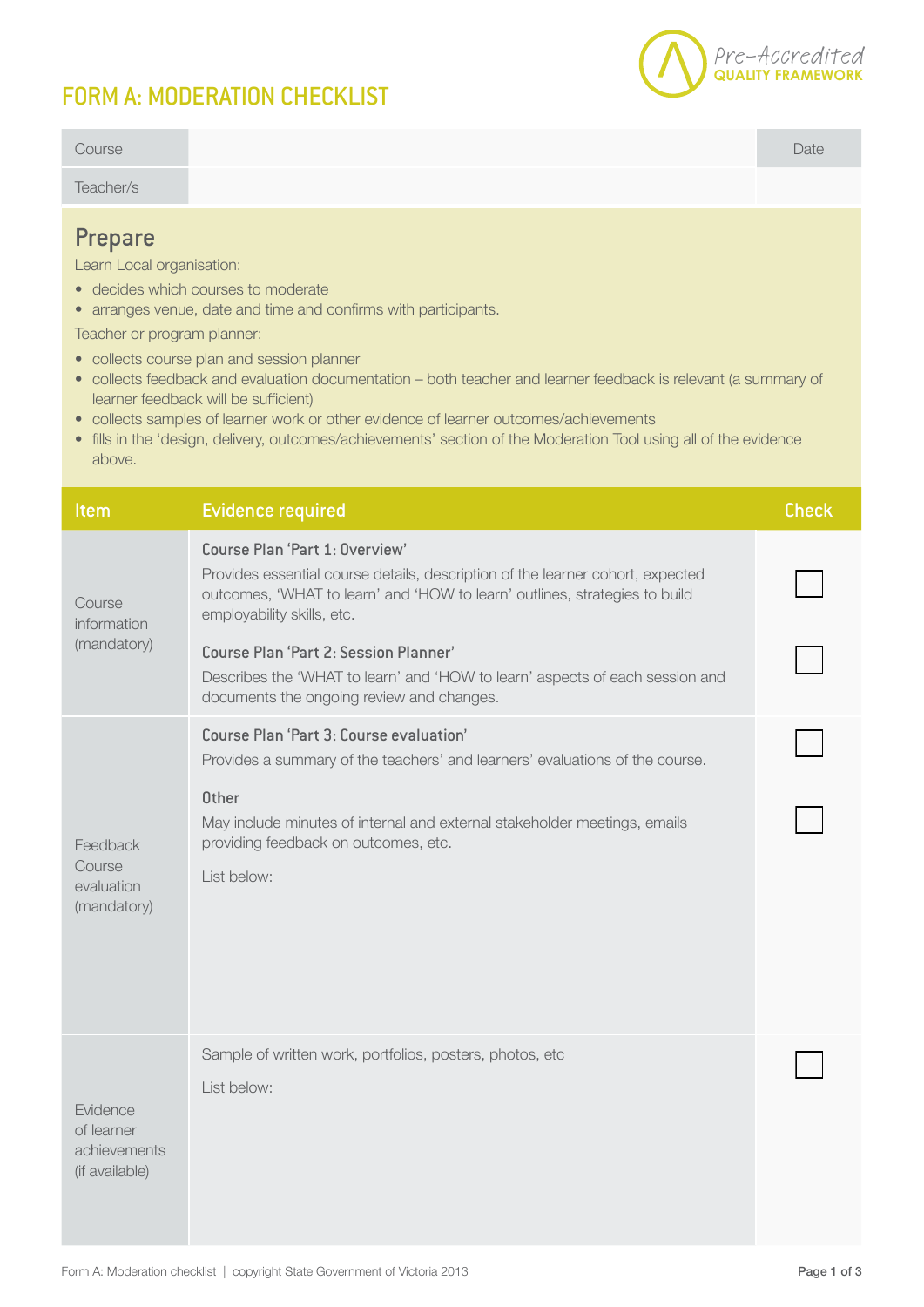

## Record

Moderation participants:

- use the Moderation Tool to review the content and delivery of the course and the achievements of and outcomes for the learners
- complete and sign the Moderation Summary.

| <b>Item</b>                                | Documents used                                                                                                                                                                                                                                                             | <b>Check</b> |
|--------------------------------------------|----------------------------------------------------------------------------------------------------------------------------------------------------------------------------------------------------------------------------------------------------------------------------|--------------|
| Address<br>employability<br><b>skills</b>  | <b>Moderation Tool</b><br>Review the design, delivery and outcomes/achievements comments against the<br>evidence provided.                                                                                                                                                 |              |
| <b>Adress Quality</b><br><b>Indicators</b> | <b>Moderation Tool</b><br>Record review comments during the moderation process; place a tick in the<br>checkbox to indicate that recommended actions are included on the Moderation<br>Summary.<br>Reflect on and record how the program addresses the Quality Indicators. |              |
|                                            | <b>Moderation Summary</b><br>Document recommended actions, record who was involved and collect their<br>signatures with date.                                                                                                                                              |              |

## Act

Teacher or program planner:

• share results of moderation with peers and management at your organisation.

Learn Local organisation:

- agree upon and document an action plan with the teacher or program planner using page 2 of the Moderation **Summary**
- follow through with the action plan, documenting progress
- provide evidence of moderation to the ACFE Board when requested.

| <b>Item</b>                            | <b>Documents used</b>                                                                                                                                                           | <b>Check</b> |
|----------------------------------------|---------------------------------------------------------------------------------------------------------------------------------------------------------------------------------|--------------|
| Share results                          | <b>Moderation Summary</b><br>Share with peers and manager, seek input and support.                                                                                              |              |
| Identify actions                       | <b>Moderation Summary</b><br>Document the organisation's continuous improvement actions and set deadlines<br>for these.<br>Manager to review and approve actions and deadlines. |              |
| Implement<br>continuous<br>improvement | <b>Moderation Summary</b><br>Review deadlines and actions.<br>Course Plan 'Part 1: Overview'                                                                                    |              |
|                                        | Document changes for new course delivery.<br>Course Plan 'Part 2: Session Planner'<br>Document changes if moderation process occurred mid-course.                               |              |
| <b>Issued 16/04/2013</b>               |                                                                                                                                                                                 |              |